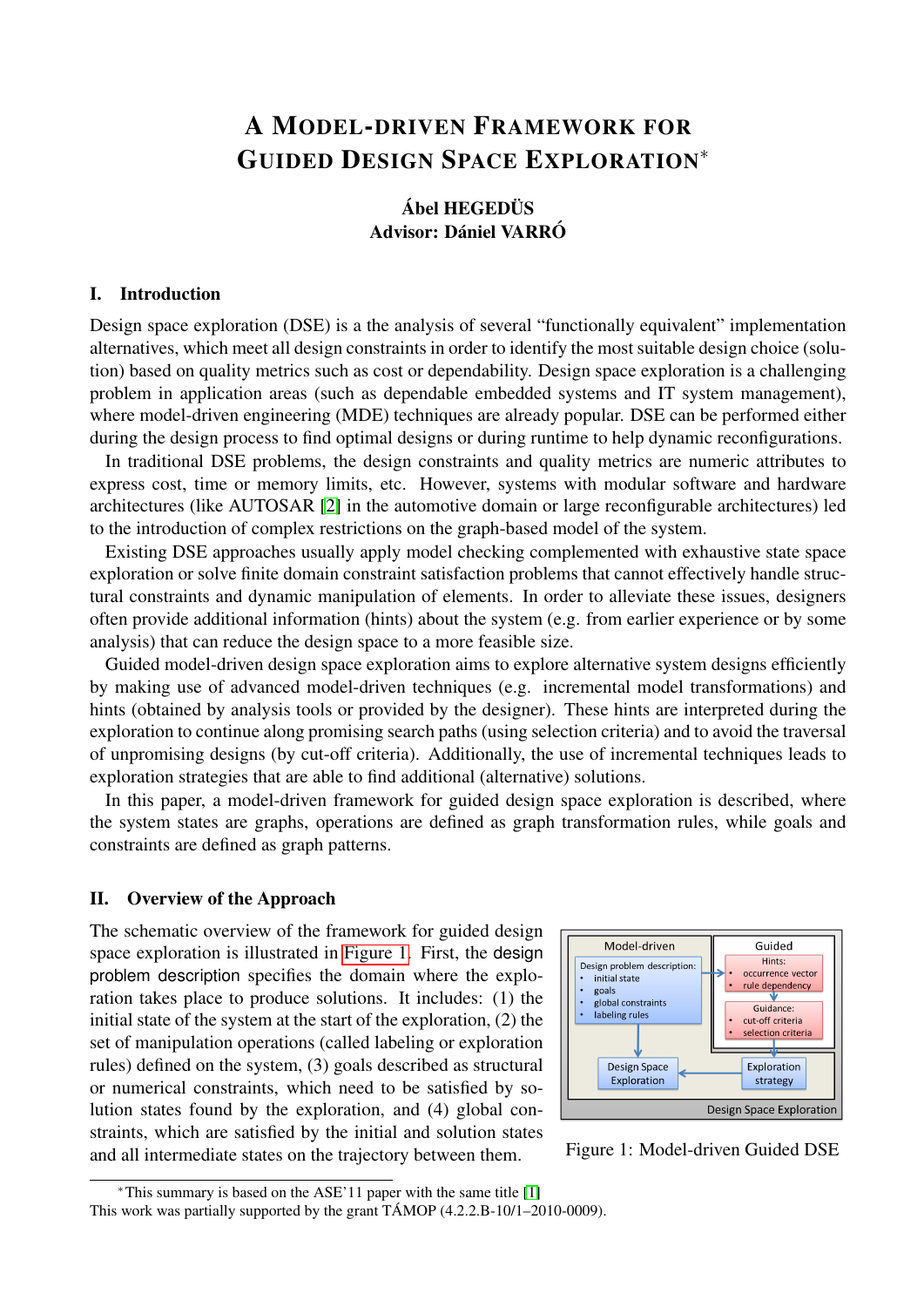The design space exploration performs the search for solutions by exploring the design (or state) space of the problem description. It starts from the initial state and traverses reachable states by applying the operations on the system. In order to find a solution quickly, exploration is often aided by an exploration strategy. A simple strategy (as proposed in [\[3\]](#page-3-2)) may use random selection in a depth first search or statically assign priority levels to operations. However, a more advanced strategy should also determine whether a given state will never lead to a valid solution (i.e. it is a dead end) and states reachable from it should not be traversed. In a guided approach, the exploration strategy relies on guidance, which uses hints for driving the traversal and identifying dead ends.

Hints are information originating from the designer or (as in [\[4\]](#page-3-3)) from some automated analysis carried out using formal methods that often abstract the design problem description. For example, the result of such analysis can be information regarding the number of operation applications (called occurrence vector). The guided approach uses occurrence vectors and dependency relations between rules, computed from pre- and postconditions, as hints (see [\[1\]](#page-3-1)).

Finally, the guidance calculates and interprets hints and provides decision support for the exploration strategy (see details in [\[1\]](#page-3-1)). In this approach, guidance is defined as the evaluation of cut-off and selection criteria based on the current state and the hints (as defined in [\[4\]](#page-3-3)). Cut-off criteria identify dead end states and bound the exploration, while selection criteria prioritize available rules in a state by their likelihood of leading to a final (solution) state.

#### III. Exploration Strategy

Guided exploration strategies can be categorized by the used hints and guidance. Here, two guided strategies are presented, the first uses occurrence vectors only as hints (occurrence), while the other uses rule dependency as well (full guidance). Note that the full guidance strategy uses rule priorities only if two labeling rules were evaluated as equal by the guidance. These strategies are compared to the fixed priority strategy.

[Figure 2](#page-1-0) illustrates the design space exploration for these techniques on a simple example. The circles denote the traversed states which are numbered according to the traversal order, while the applicable rules are listed beside them.

Downward arrows illustrate rule applications, while dotted arrows represent backtracking from invalid or cut-off states. The same rule can be applied multiple times at a given state if more than one applicable match is found in the graph (see state 2 on the right side). The exploration terminates when an optimal solution is found. A solution is optimal if the path leading to it contains the least number of rule applications (i.e. it is the shortest trajectory to a solution model).

In the case of the fixed priority strategy, the next applied operation is the one with the highest priority among the applicable ones. As the depth-first



<span id="page-1-0"></span>Figure 2: Comparison of exploration strategies

technique is used in the fixed priority exploration strategy, the first solution found by that strategy is often several times longer than the optimal, suboptimal solutions are used iteratively as depth limits to force the exploration to find shorter solutions.

The *occurrence* strategy applies operations based on the occurrence vector provided by the system analysis. [Figure 2](#page-1-0) shows that the hint states the  $r_2$  should be applied twice and  $r_3$  once. Therefore,  $r_1$ is not applied in state 0 or 2 (highlighted) in order to be compliant to the occurrence vector.

The full guidance exploration strategy (illustrated in the right side of [Figure 2\)](#page-1-0) takes the dependency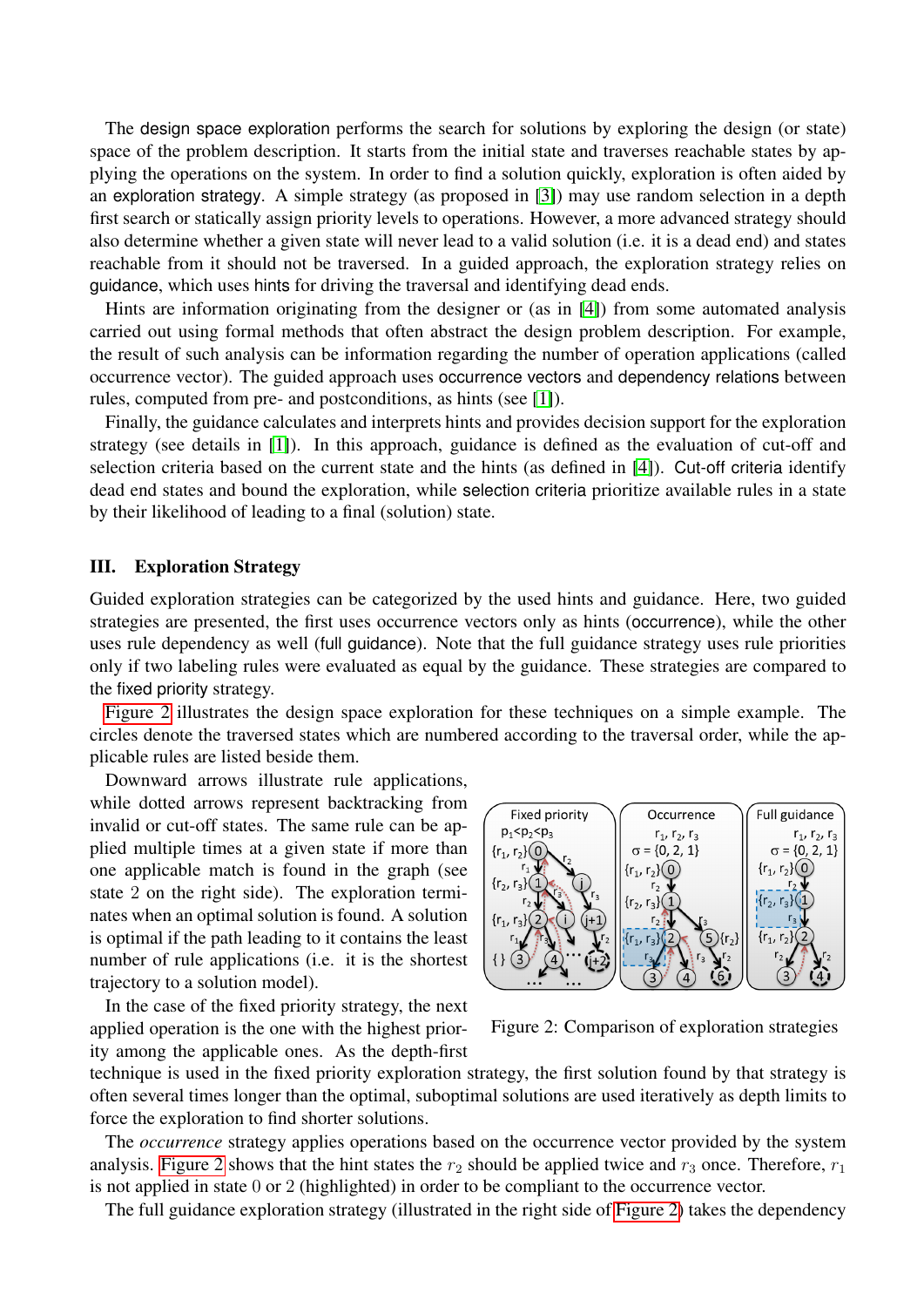relations between rules into account in addition to the occurrence vector. Therefore, in state 1 (highlighted) it selects  $r_3$  for the next application. Rule  $r_2$  is applicable on two matches in state 2, the first leading to a dead-end state, while the second application leads to a solution in state 4. Note that the selection in state 1 leads to a reduced traversed design space compared to the occurrence strategy.

#### IV. Implementation Details

[Figure 3](#page-2-0) gives an overview of the implemented guided design space exploration framework. The implementation uses the VIATRA2 model transformation framework [\[5\]](#page-3-4), which provides metamodeling capabilities and supports model transformations based on the concepts of graph transformations and abstract state machines. Its incremental pattern matcher is used as a powerful query engine.

The design space exploration is performed by the constraint satisfaction engine, CSP(M), presented in [\[3\]](#page-3-2), where rules, goals and constraints (specified using graph transformation rules and patterns) are used in solving constraint satisfaction problems over the input model (both included in the design problem description).

The abstraction of graph transformation rules into Petri nets (PN) and Integer Linear Programming (ILP) problems are also automated. The industry leading IBM CPLEX [\[6\]](#page-3-5) optimization tool



<span id="page-2-0"></span>Figure 3: Overview of the guided DSE framework

is used, which supports the calculation of alternate solutions (occurrence vectors used for initializing the dependency graph  $G_d$ ). The edges of  $G_d$  are computed from the transformation rules using the Condor [\[7\]](#page-3-6) dependency analyzer tool, while the graph itself is built and stored as an Eclipse Modeling Framework (EMF) instance model. The criteria definitions and the criteria evaluation algorithm (guidance) are implemented in Java as separate components, and are connected to the guided design space exploration strategy.

# V. Evaluation of the Approach

The aim of the evaluation was to demonstrate that the full guidance strategy is more efficient than the other strategies (namely, fixed priority and occurrence strategy, which were used for previous measurements in [\[3\]](#page-3-2)) as it traverses considerably fewer states and does not introduce significant overhead, thus provides better runtime in the other approaches for most of the experiments.

# Cases used in the Evaluation

For evaluation, the cloud case study presented in [\[1\]](#page-3-1) and a service configuration case study (presented in [\[8\]](#page-3-7)) were used. These cases are relevant in the context of model-driven DSE as they represent both design and runtime exploration problems and make comparison with previous results [\[8,](#page-3-7) [3\]](#page-3-2) possible.

Both case studies included multiple cases (see [Figure 4\)](#page-3-8). PowerOn cases deal with empty initial models, while Reconfigure (RC) cases deal with existing models which must be modified to satisfy goals. Finally, the Clustered DB case requires databases to be deployed on clusters.

# Evaluation Environment and Method

The evaluation was carried out 5 times for each test case and strategy in the following way:

(1) the initial model is loaded into VIATRA2, (2) the goals, constraints and operations are added to the framework, (3) the exploration component is initialized and runtime measurement is started (using wall time with OS-level nanotime precision). Next, (4) the design space exploration framework computes solutions. Finally, (5) the runtime measurement is stopped and the results are saved. The exploration is limited to 1 million visited states.